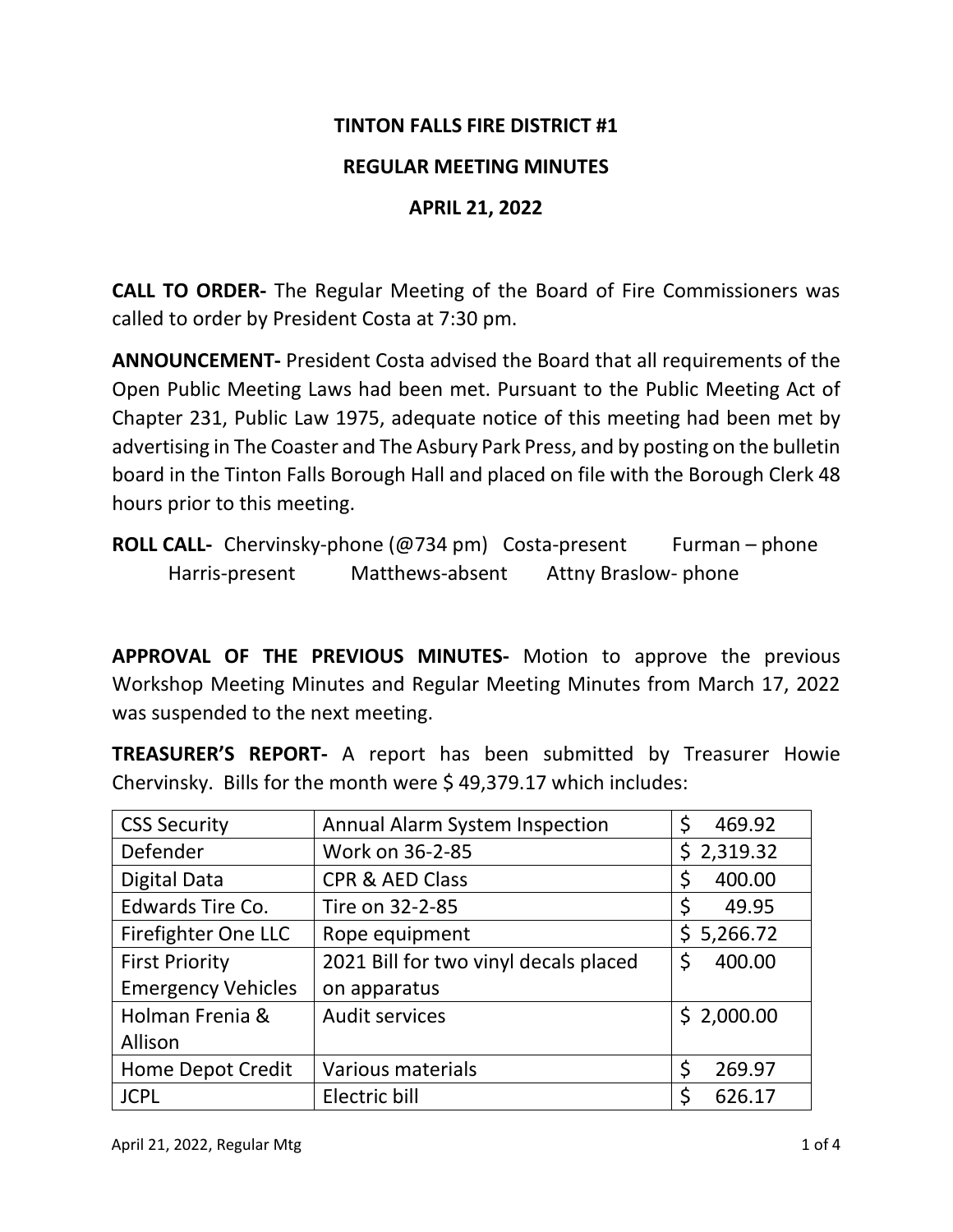| <b>Middlesex Fire</b>        | Live burn drill, Instructor I course, ICS- | \$<br>729.00   |
|------------------------------|--------------------------------------------|----------------|
| Academy                      | 300 course                                 |                |
| <b>NJ Natural Gas</b>        | Natural Gas Bills (2)                      | \$<br>620.47   |
| NJ American Water            | Hydrant rental                             | \$17,753.68    |
| <b>Precision Art Shields</b> | Shield for Chief's helmet                  | \$<br>245.00   |
| <b>RWJ Barnabas</b>          | <b>EMT Class <math>-</math> E Smith</b>    | \$<br>250.00   |
| SeaCoast Chevrolet           | Work on 36-2-66                            | 1,797.46<br>Ś. |
| Shrewsbury Car               | Vehicle washes and 36-3-67 detail          | Ś<br>350.74    |
| Wash                         |                                            |                |
| <b>Staples</b>               | Office supplies                            | \$<br>76.54    |
| <b>Public Safety Store</b>   | <b>Magnetic Mics for vehicles</b>          | S<br>552.00    |

**CHECKING ACCOUNT BALANCE: \$ 1,637,692.75 INTEREST EARNED: \$ 74.50**

**MONEY MARKET ACCOUNT BALANCE: \$ 633,213.19 INTEREST EARNED: \$ 24.29**

#### **PAYROLL ACCOUNT AS OF 03/31/2022: \$9,791.90**

Motion to pay the bills was made by Commissioner Harris and seconded by Commissioner Furman. All in favor.

**CHIEF'S REPORT-** Reviewed at Workshop Meeting. The fit test machine request is above and beyond monies budgeted. President Costa will inquire further about fit test machine at District 2.

**DEPUTY CHIEF'S REPORT –** no report

### **OLD BUSINESS**

**WIFI –** WIFI has been repaired/upgraded in the Fire Station. Access points have been added in the building.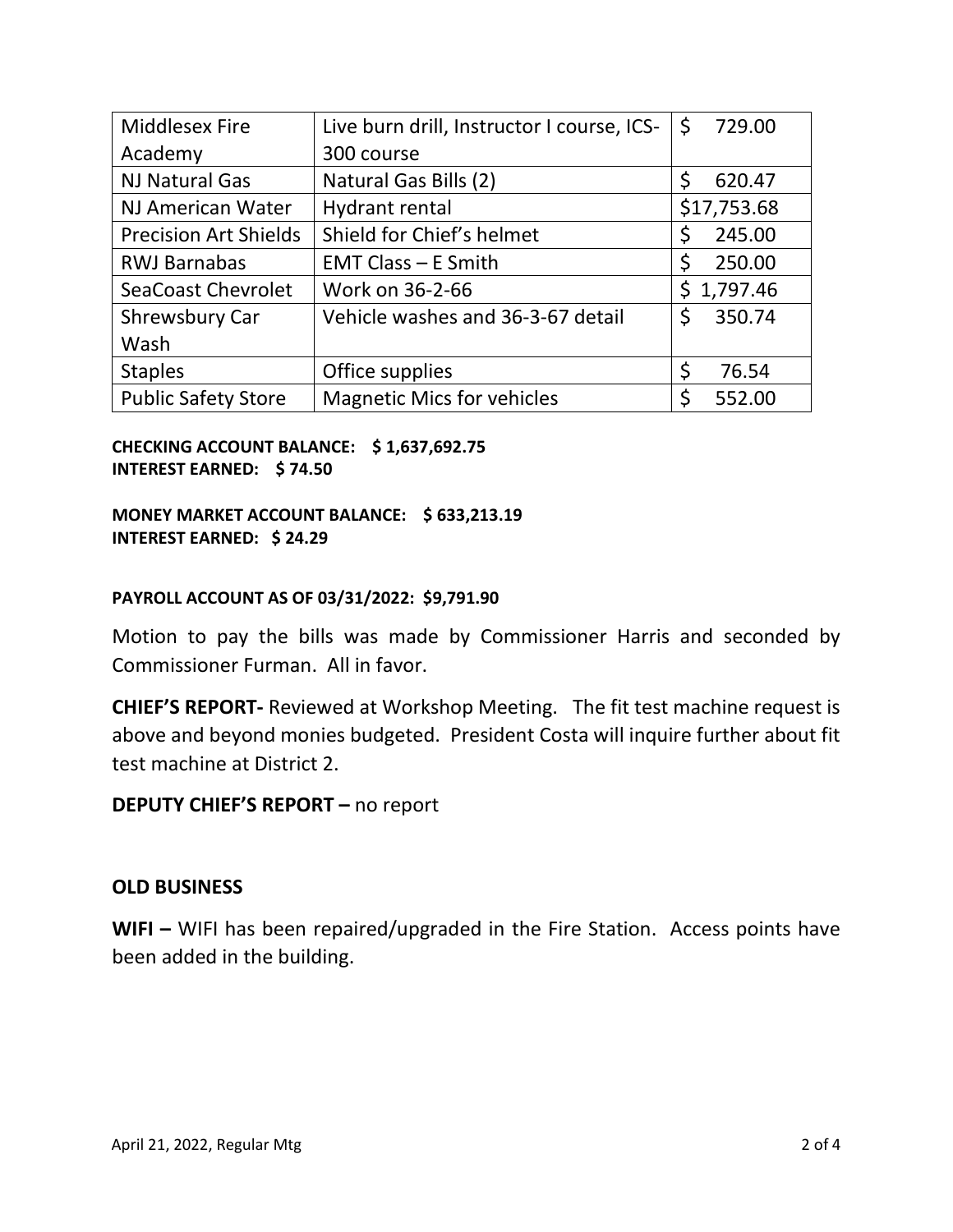### **NEW BUSINESS**

**Quotes –** inquiries will be made for building cleaning quote as well as the landscaping quote. Attorney Braslow stated that 2-year contracts can be given with one-year options.

Discussion held on ADT Proposal for cameras. Discussion on need as well as price. Will need further information to continue the proposed project.

Discussion held on joining NASPO ValuePoint Cooperative Purchasing for future projects. An award can be approved through cooperative purchasing and will need to be publicized for ten days.

Discussion held on batteries 36-2-93. The officers were reminded how to place a service order with Defender for ordinary maintenance. Replacement batteries are on order.

President Costa is meeting with Defender to review apparatus repair contract.

**Equipment –** Discussion held on Motorola Mobile Radios requested by Fire Chiefs. No price quotes were received. Further information will be required.

Discussion held on Draeger meters. Two meters were requested. Discussion followed on getting the X-dock out for calibration. Further discussion on meter calibration and required gases.

**Compliance -** Chief Williams' report stated that some members have not met the annual requirements as per the District SOGs. President Costa has reviewed the SOGs and there possibly can updates to some of the requirements. Which are mandatory and some may be considered voluntary (example: CPR).

Discussion on members being supplemental personnel on fire scene. Discussion held on training schedule – fit testing and gear inspection can be considered a drill.

Motion made by Commissioner Harris to extend the training compliance deadline to the May meeting. Motion seconded by Commissioner Furman, all in favor.

Two Commissioners will meet with Fire Chiefs to discuss PEOSH requirements and update to District SOGs.